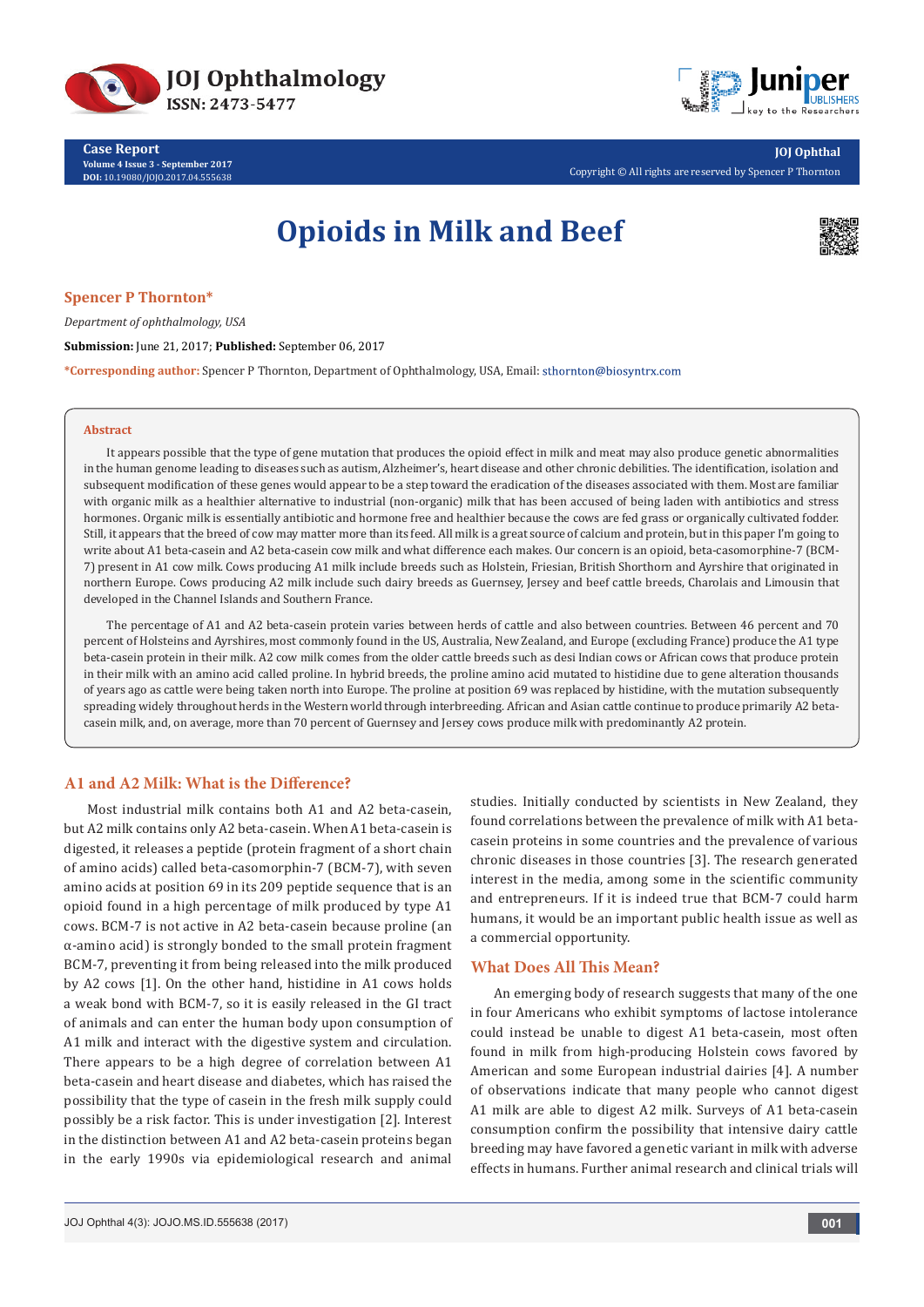be needed to compare disease risks of A1-free versus ordinary milk. More than 100 studies suggest links between the A1 protein and a range of health conditions-from heart disease to diabetes to autism-though evidence to date is far from conclusive. Two observational studies have linked the consumption of A1 milk with an increased risk of heart disease [5]. One experiment in rabbits showed that consuming A1 beta-casein promoted fat buildup in injured blood vessels. This buildup was much lower when the rabbits consumed A2 beta-casein. Some theorize that peptides such as BCM-7 might play a role in the development of autism. One study of infants found higher levels of BCM-7 in those who were fed cow's milk, compared to those who were breastfed. However, studies do not support all of the proposed mechanisms. BCM-7 was strongly associated with an impaired ability to plan and perform actions, and another study suggested that drinking cow's milk could worsen behavioral symptoms in autistic children. Despite the suggested possibility, there is no conclusive evidence about the effects ofA1milk on autism, and the issue needs to be studied further.

 Concern among medical ethicists and investors about such research seems unjustified. Review of published research in this current study reveals that there are no conclusive claims made about milk and health risks. All statements are conditioned by the caveat that "the evidence to date is far from conclusive." Several commercial dairymen and distributers were questioned about the issue of A1 and A2 milk, and it was discovered that financing of almost all dairy associations are, like the financing of medical associations and legal associations, non-profit and solely for promotion of interests of the industry. No evidence of federal funding was found. What started my research in genetic mutations in cows leading to different types of milk was my interest and research in diseases possibly caused by or related to genetic chromosomal mutations. My first involvement in this type of research was in 1965, 66 and 67 when I was researching my book "Ophthalmic Eponyms: An Encyclopedia of Named Signs, Syndromes and Diseases in Ophthalmology", published in 1967 by Aesculapius Publishing Company in Birmingham, Alabama. In this book I described more than 200 syndromes and diseases that were familial and possibly the result of genetic mutations. Examples include Adies Syndrome, Albers-Schönberg Disease, Albright's Syndrome, Alport's Syndrome, Alström-Hallgren Syndrome, Alzheimer's Disease, Amalric's Syndrome, Andogski's Syndrome, Angelvecci's Syndrome, Apert's Syndrome, Aubineau-Lenoble Syndrome, Axenfeld-Schüremberg Syndrome, Berdet-Biedl Syndrome, Barlenwerfer's Syndrome, Basedow's Disease, Bassen-Kornzweig Syndrome, Batten-Mayor Syndrome, Behr's Disease, Benjamin's Syndrome, Best's Macular Degeneration, Biber-Haab-Dimmer Corneal Dystrophy,

Bielschowsky-Jansky Syndrome, Bieman's Syndrome, and many more from A to Z. My current study began as a search for possible genetic links for cures to diseases such as Alzheimer's, Autism, diabetes, heart disease and other diseases of aging, and to identify diseases and syndromes that, with today's advanced technology, might possibly respond to deliberate alteration in genes, providing a cure or amelioration [6]. What I discovered was a number of studies linking, not only genetic connections to abnormal conditions in humans, but also to genetic alterations in other animals such as cattle. I discovered articles on genetic alterations in proteins in milk, serum, hormones and enzymes. Some of these appear to have the potential of affecting brain function, reproduction, and resistance to disease. The evidence suggests the possibility that diseases such as Alzheimer's, type 2 diabetes and other degenerative conditions may be traced to mutations in genes. It would follow that with current science one could identify the abnormal gene characteristic of conditions such as Alzheimer's and replace it with normal genes, effecting cure or amelioration [7]. Tobacco and cancer research and its opposition by the tobacco industry over the past six or seven decades seem similar to the current dairy industry reaction to this current research.

### **Conclusion**

The facts will survive, and research will lead to cures, and the public health will be better served as a result. With the recognition of the potential for gene modification the potential for familial disease prevention may be realized.

#### **References**

- 1. [Coste M, Tome D \(1991\) Milk peptides with physiological activities. II](https://lait.dairy-journal.org/articles/lait/abs/1991/02/lait_71_1991_2_18/lait_71_1991_2_18.html)  [Opioid and immunostimulating peptides derived from milk proteins.](https://lait.dairy-journal.org/articles/lait/abs/1991/02/lait_71_1991_2_18/lait_71_1991_2_18.html)  [Le Lait INRA 71 \(2\): 241-247.](https://lait.dairy-journal.org/articles/lait/abs/1991/02/lait_71_1991_2_18/lait_71_1991_2_18.html)
- 2. [Kurek M, Przybilla B, Hermann K, Ring J \(1992\) A Naturally Occurring](https://www.ncbi.nlm.nih.gov/pubmed/1374738)  [Opioid Peptide from Cow's Milk, Beta-Casomorphine-7, Is a Direct](https://www.ncbi.nlm.nih.gov/pubmed/1374738)  [Histamine Releaser in Man. Int Arch Allergy Immunol 97\(2\):115-120.](https://www.ncbi.nlm.nih.gov/pubmed/1374738)
- 3. Laugesen M, Elliott R (2003) Opioids in milk. NZ Med J 24 January 116: 1168.
- 4. Woodford K (2009) Devil in the milk: illness, health and politics: A1 and A2 milk. First published in 2007 by Craig Potton Publishing. ISBN 978-1-60358-102-8. Chelsea Green Printing, USA.
- 5. Karger SAG Basel A naturally occurring opioid peptide from cows milk.
- 6. Greger M (2012) Cow's Milk-Induced Infant Apnea with increased serum content of bovine beta casomorphin: cow's milk-induced infant aqpnea with increased serum content of bovine beta casomorphin. Journal of Pediatric Gastroenterology and Nutrition.
- 7. Thornton S P (1967) Ophthalmic Eponyms: An Encyclopedia of Named Signs, Syndromes and Diseases in Ophthalmology, Aesculapius Publishing Company.